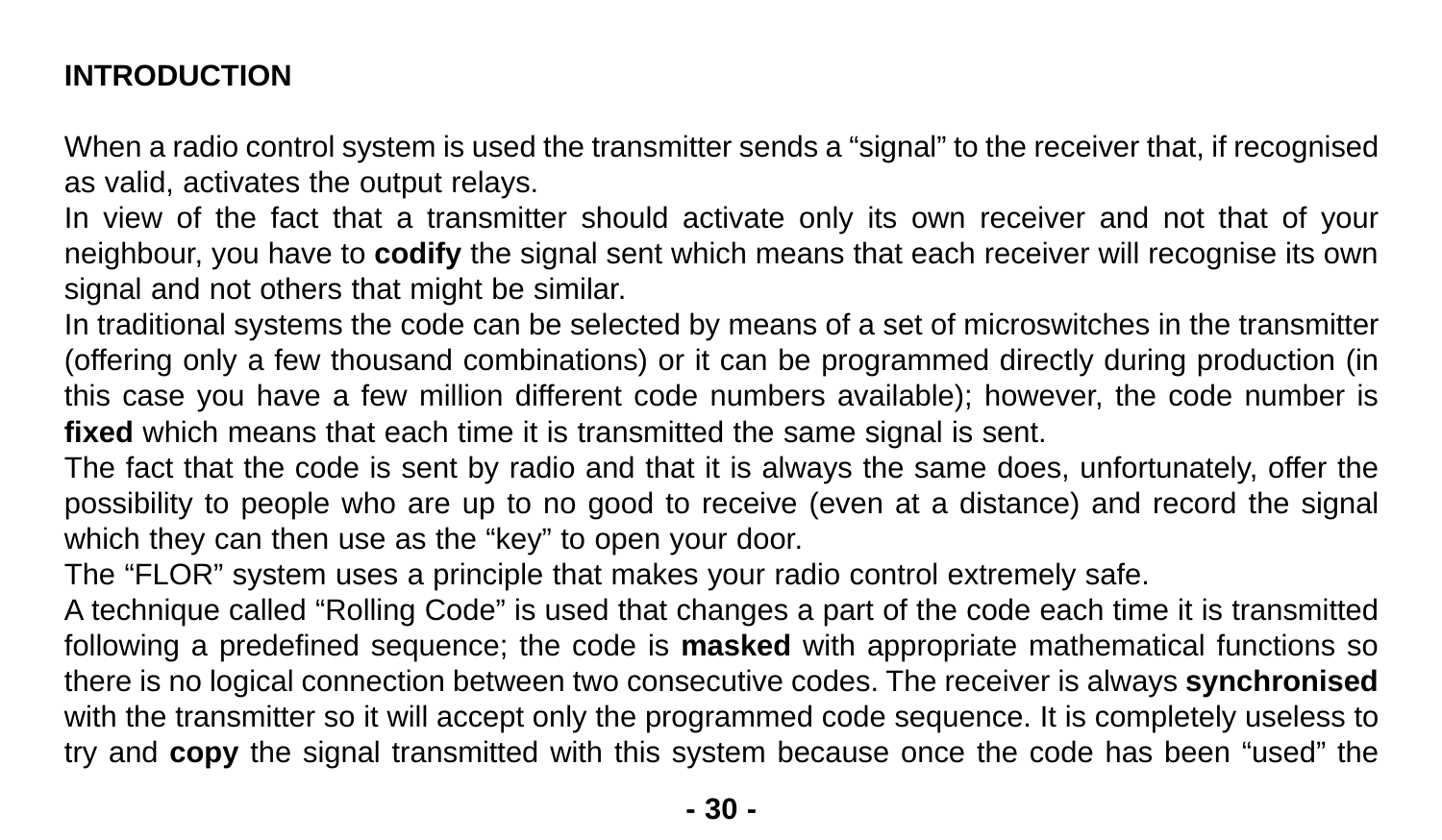receiver will only recognise the next one.



From what we have described here it appears essential to keep the code sent by the transmitter and the receiver perfectly synchronised but this is not completely true because there is a code **window** that lets the receiver accept, in sequence, the next code plus a certain number of subsequent codes without ever accepting a code that has already been used!

Even if you exit from the code window, the receiver is designed to re-synchronise itself automatically: when it receives the first code there will be no activation but only storage of the code sent; when the next signal is sent it will be synchronised and activate the outputs. Automatic re-synchronisation is of course possible only if the codes are received following the established sequence.

# **DESCRIPTION**

The "FLOR" system comprises:

- 1, 2 or 4 channel transmitters (FLO1R, FLO2R, FLO4R) and 2 channel (VR of the VERY series)
- Modular receivers (FLOXMR, FLOXM220R)
- Receivers with a terminal connection, 1 or 2 channels (FLOX1R, FLOX2R, FLOXB2R)
- Receivers with plug in connections, 1 or 2 channels (FLOXIR, FLOXI2R)
- Memory card that contains the codes (BM60, BM250, BM1000 15, 63 or 255 codes maximum respectively)
- Aerial (ABF ABFKIT)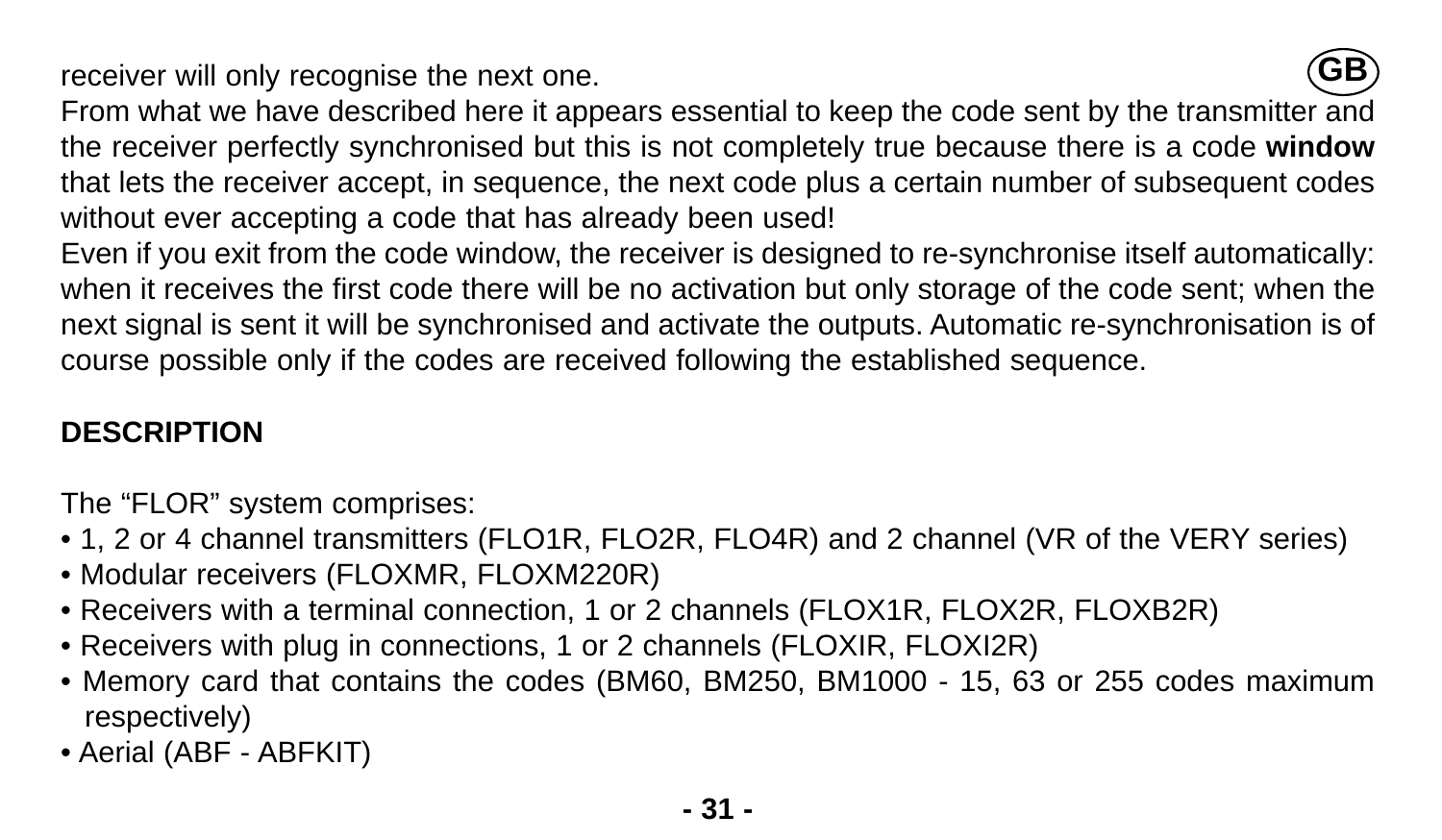# **INSTALLATION**

#### **Transmitters:**

The transmitters are ready to use, each with their own code number set during construction. To see if they are working properly simply press one of the keys and check that the red LED is flashing which indicates transmission.

The transmitter has a device built into it that controls battery state: press one of the keys and if the battery is fully charged, the LED will give an initial pulse followed immediately by the transmission

signal. If the battery is partly flat the LED will give the first pulse and start transmitting only after half a second. In this case we advise you change the battery as soon as possible.

On the other hand, if the battery is completely flat the LED will flash at half-second intervals without transmitting and the battery must be changed immediately.

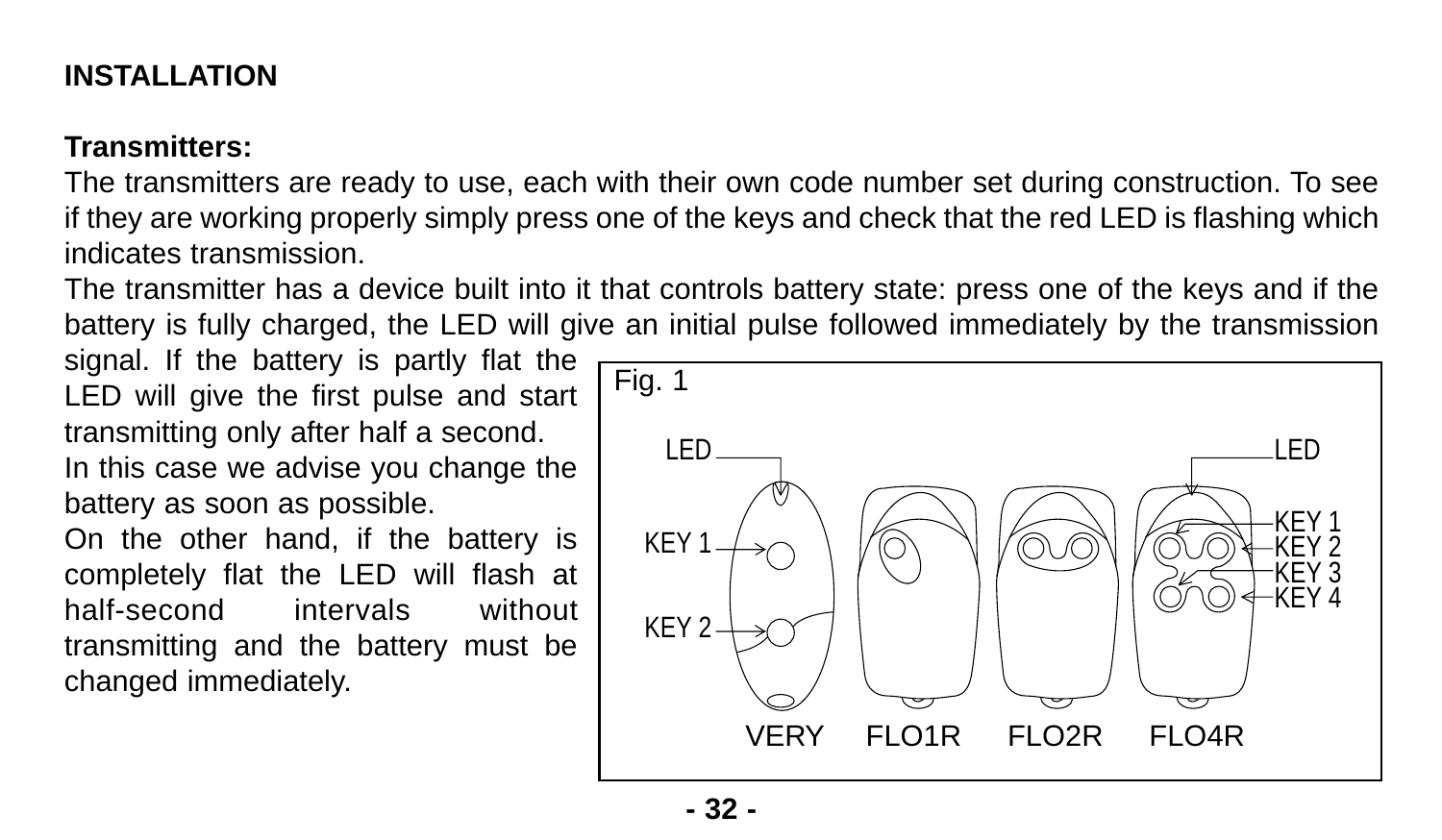#### **Selecting the channel on the transmitter:**



It is possible to modify the key-channel connection on the FLOR1 and FLOR2 versions. For key 1, simply cut the track that linked it to the 1<sup>st</sup> channel, as shown in Fig. 1A, and connect one of the other pads on the right with a drop of solder to link it to the  $2^{nd}$ ,  $3^{rd}$  or  $4^{th}$  channel. Do exactly the same for the 2nd key, as shown in Fig. 1B. On **VR** the transmitters in the **VERY** series, the

key/channel association cannot be modified.

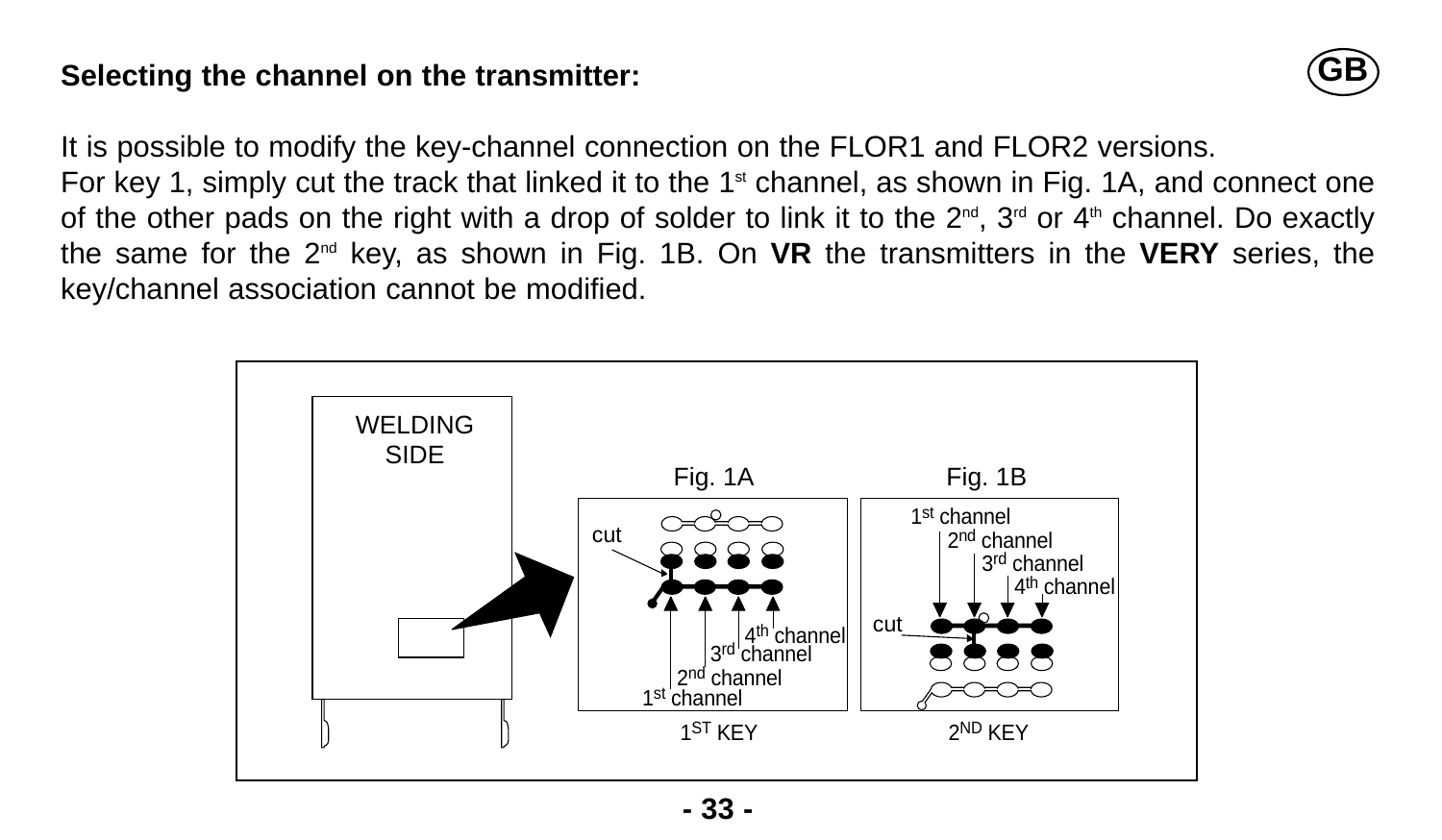#### **Modular receivers**

Modular receivers, with 12-24 Vac-dc (FLOXMR or 220 Vac (FLOXM220R) power, will let you control up to 4 channels, also simultaneously, and to manage up to 1020 code numbers. Wire up following this sequence:



**1-2: POWER:** from 10 to 28 Vac-dc (FLOXMR) with jumper. 220 Vac (FLOXM220R). **3-4: 1st RELAYOUTPUT:** free

contact of a normally open relay. **5-6: 2nd RELAY OUTPUT:** free contact of a normally open relay. **7-8: 3rd RELAY OUTPUT:**

free contact of a normally open relay.

**9-10: 4th RELAY OUTPUT:**

free contact of a normally open relay.

**1-2: AERIAL:**

aerial signal input.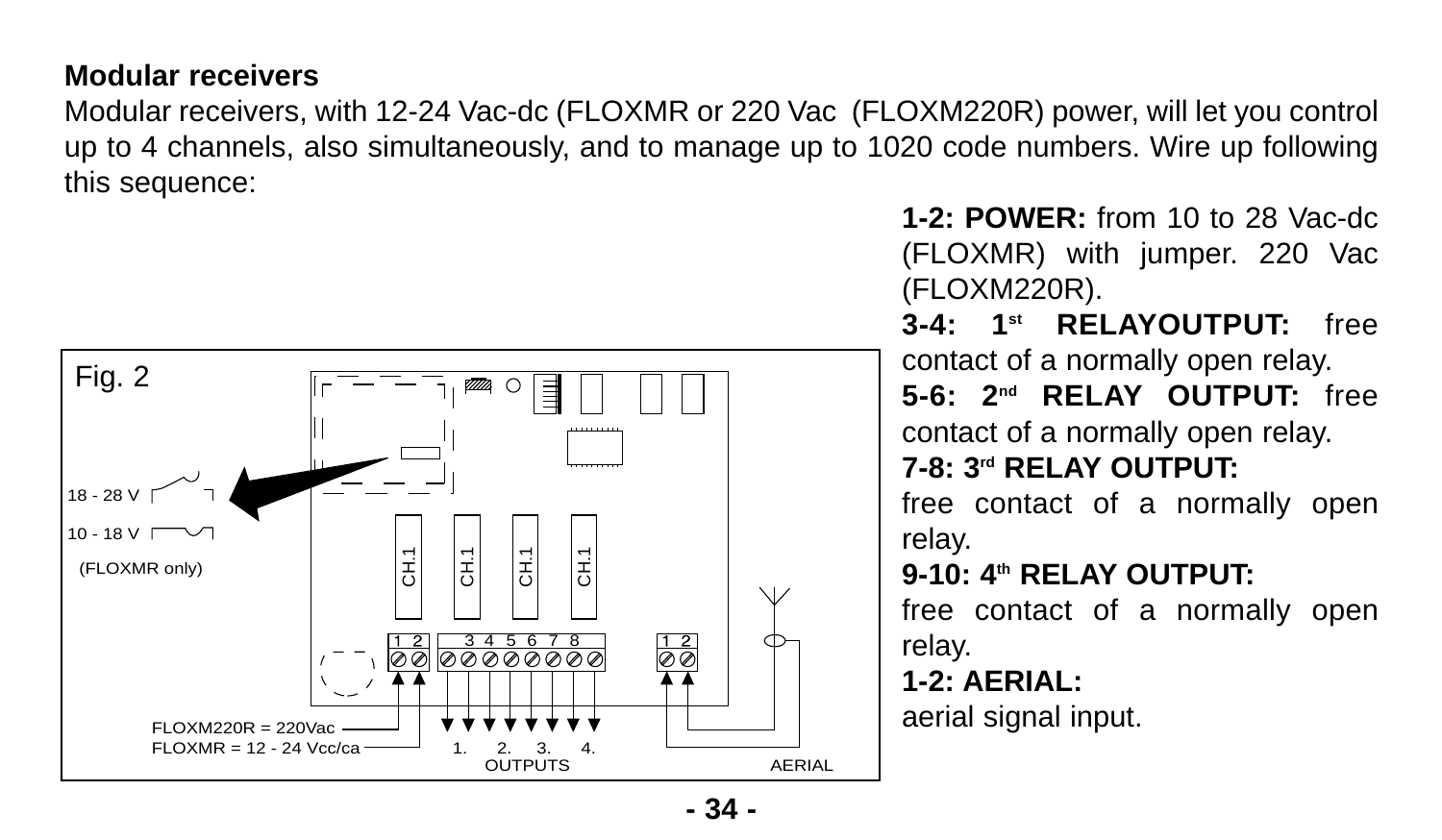# **Memory card**



Each transmitter has its own code number (selected from more than 250 million) that distinguishes it from all other remote controls. The receiver can receive all the codes but is activated only if that particular code is on the list of "authorised" code numbers on the memory card.

The receivers are supplied with a BM1000 memory card that can contain a maximum of 255 code numbers (255 remote controls are the maximum quantity). A BM60 memory card can also be used



with a maximum of 16 code numbers or a BM250 with a maximum of 63 code numbers.

Other memory cards can be plugged in if required up to a maximum of 4 and, hence, a total of 1020 code numbers. The cards must be plugged-in in order, from the 1st to the 4th. The receiver does, in fact, enter and search codes starting from the first memory card and then goes on to the second if necessary, and so on. If a memory card is not completely full or is completely missing, the subsequent memory cards are disregarded.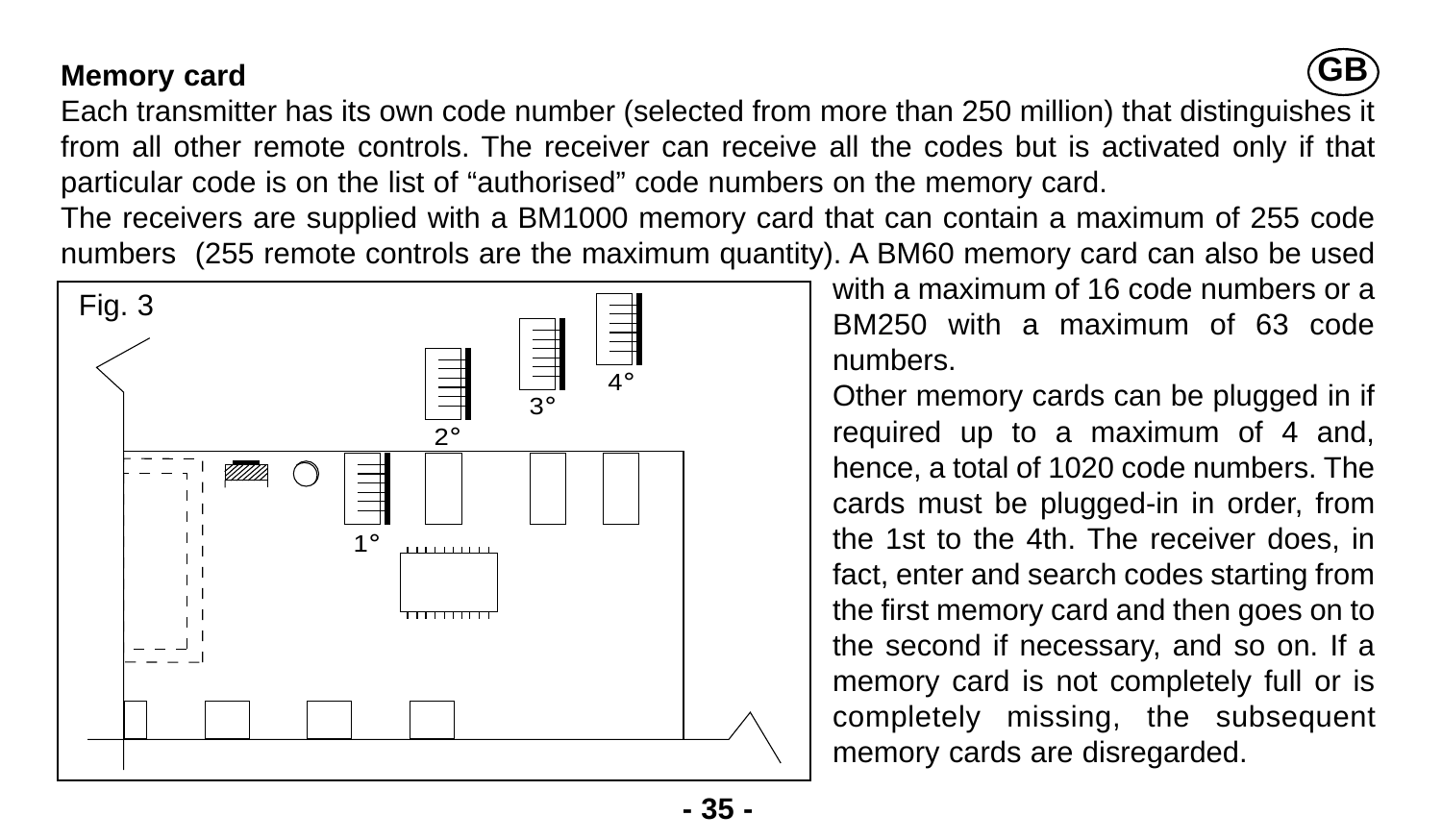The memory cards must always be of the same type.

When the receiver is turned on it displays the type of memory card being used. If it is a BM60, the LED will flash briefly. If it is a BM250 the LED will flash twice while if it is an BM1000 the LED will flash three times.

All the codes are stored in the memory, so when maximum security is required the code learning function must be disabled (this can also be done remotely). After the code numbers of the remote controls being used have been entered, break the track indicated by an arrow (Fig. 4). If, later on, you wish to enter other code numbers, join the two pads with a dot of solder (Fig. 5) **ATTENTION!!: Turn the receiver off before pulling out or plugging in a memory card**



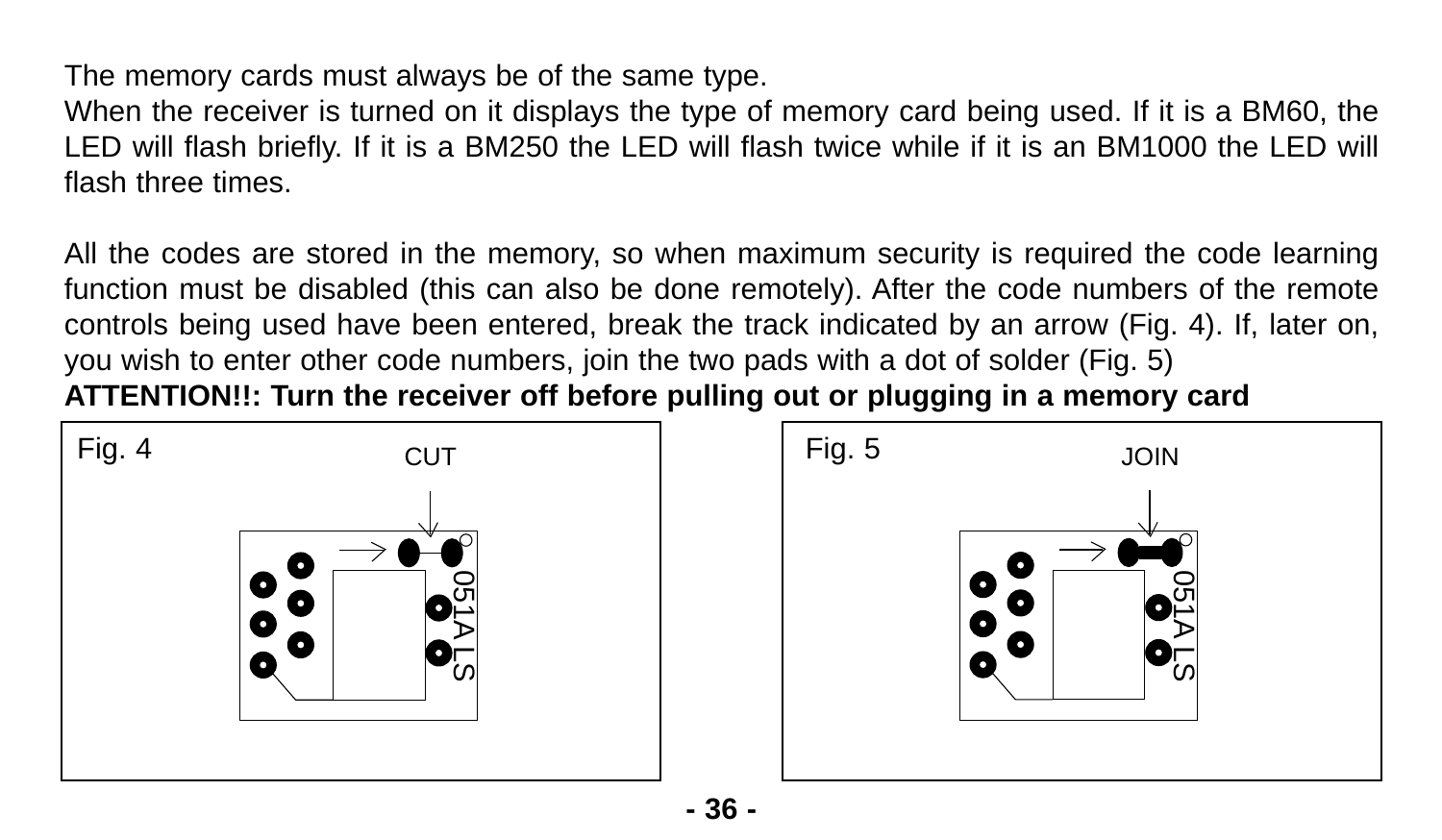This is a "hardware" type of disabling function, very simple to do but, consequently, very easy **GB**to undo by an intruder.

There is also another type of disabling function, a "software" type, more difficult to manage but extremely secure in that only a previously authorised remote control can be used to restore it (see activating/deactivating the  $2<sup>nd</sup>$  disabling function).

Still on the subject of safety, there is another even more secure type of disabling function, which is controlled by a "PASSWORD". Only a portable accessory BUPC manages this function.

# **ADJUSTMENTS AND SETTINGS**

## **Selection of the relays on the channels**

Each receiver can recognise all 4 transmitter channels, also simultaneously.

Association of the channel to the relay is fixed and depends on the relay's position. Different types of relay modules can be plugged into the connectors which differ in the kind of function they perform. In the normal functioning mode the relay in output is a temporary type, that is, it is energised a few seconds after the transmitter key has been pressed (delay due to code recognition time) and it deenergises 300mS after the key has been released.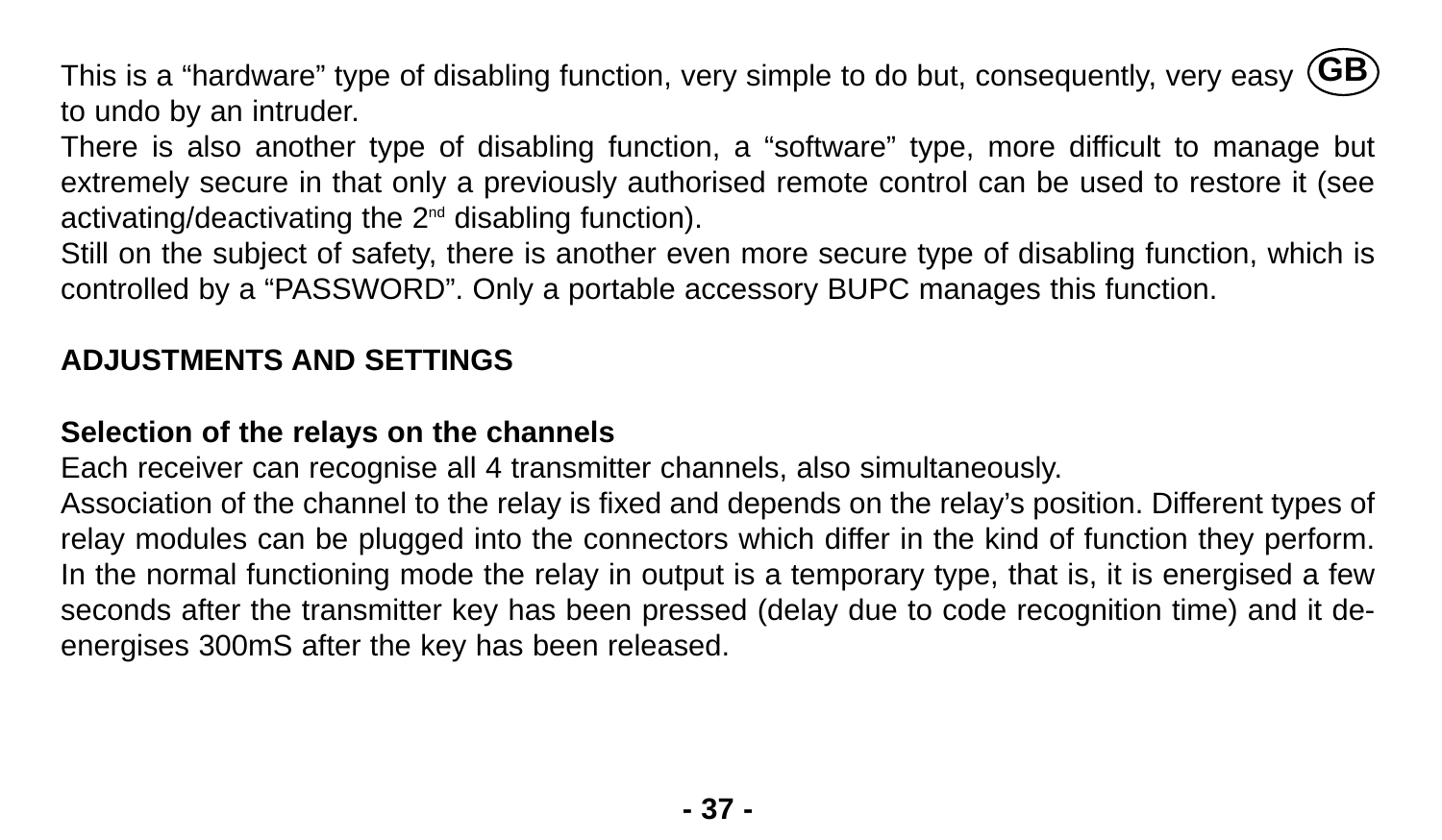# **Contact in output**

The outputs in relay modules are controlled by a free, normally open contact (a contact free from other connections). If a normally closed type of contact is required:



• Cut the "NO" part of the track (Fig. 6). • Join the "NC" pads with a spot of solder (Fig. 6)

# **Available relay versions:**

**MXD** = The module has a standard relay that remains active all the while the command signal persists **MXT** = The module has a relay with a Timer function. Once activated it will remain active for a time that can be regulated from between 3 to about 300 seconds.

**MXP** = This module has a Step-bystep type relay. Each command signal changes relay state, from not active to active and vice versa.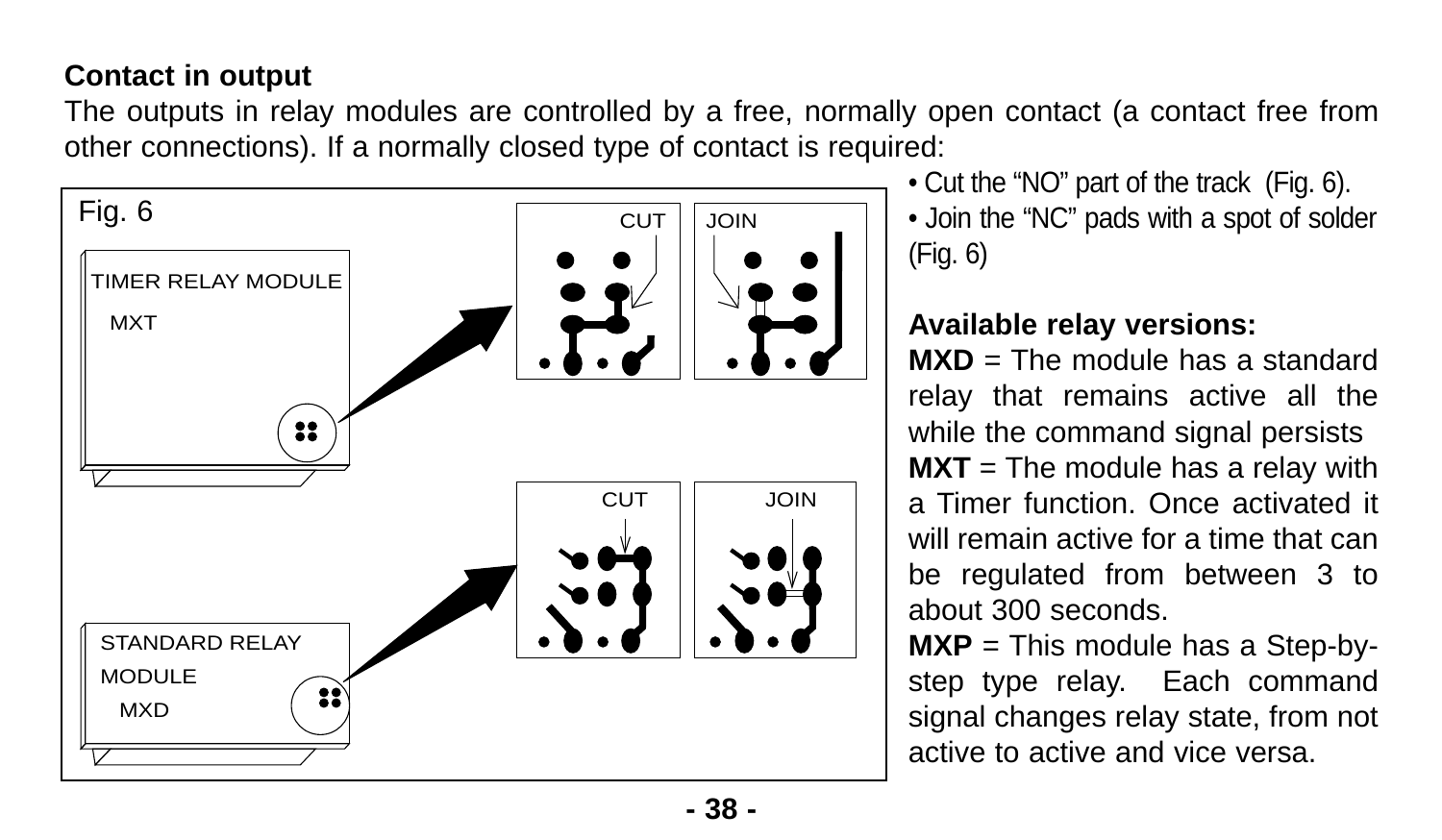#### **Special functions**



As described above, relay modules can be mounted with special functions in addition to the standard ones. The receiver is able to manage these special functions completely without using special relay modules. By plugging in normal MXD type modules and activating the receiver's special functions you will be able to have:

## **1) Step-by-step function**

The relay is activated when the transmitter key is pressed and remains energised after it has been released; the relay will be deactivated when the key is pressed again.

#### **2) Timer function:**

The relay is activated when the transmitter key is pressed and remains energised until the programmed time has elapsed. Time counting starts again each time the transmitter key is pressed and can be terminated early by keeping the key pressed for at least 3 seconds.

#### **3) Anti-theft function:**

This is a combined function of outputs 1 and 2; by pressing transmitter key 1 you will have the stepby-step function on channel 1 (suitable for connecting/disconnecting an anti-theft device). On channel 2, besides normal functioning associated with transmitter key 2, there will be a brief activation when channel 1 goes from OFF to ON and two short activations when channel 1 goes from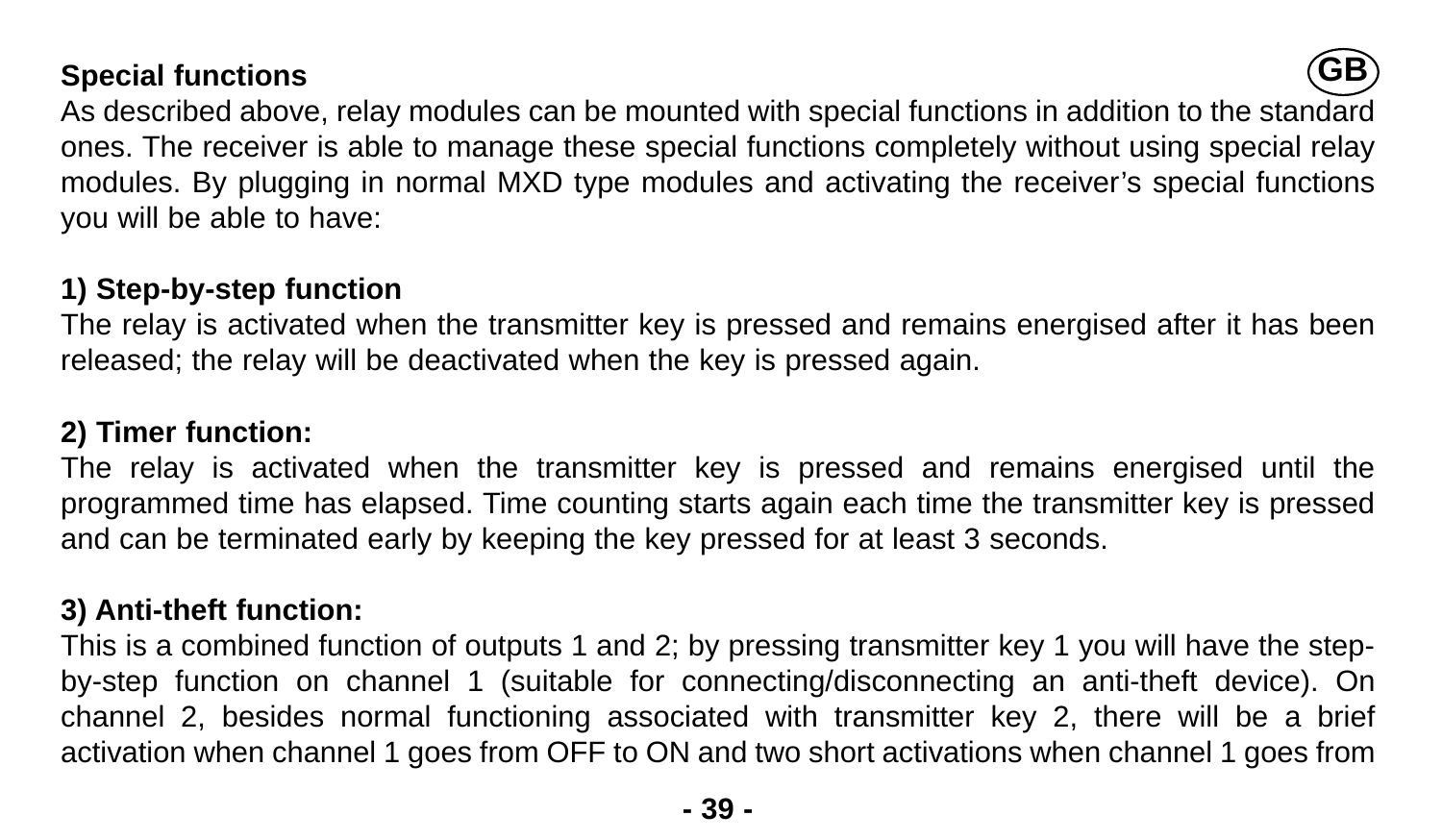ON to OFF. This means that a visual or acoustic signal can be connected to channel 2 to signal that the anti-theft device is connected or disconnected.

The special functions must be activated by means of a small spot of solder (Fig.7) according to the following table:



**- 40 -**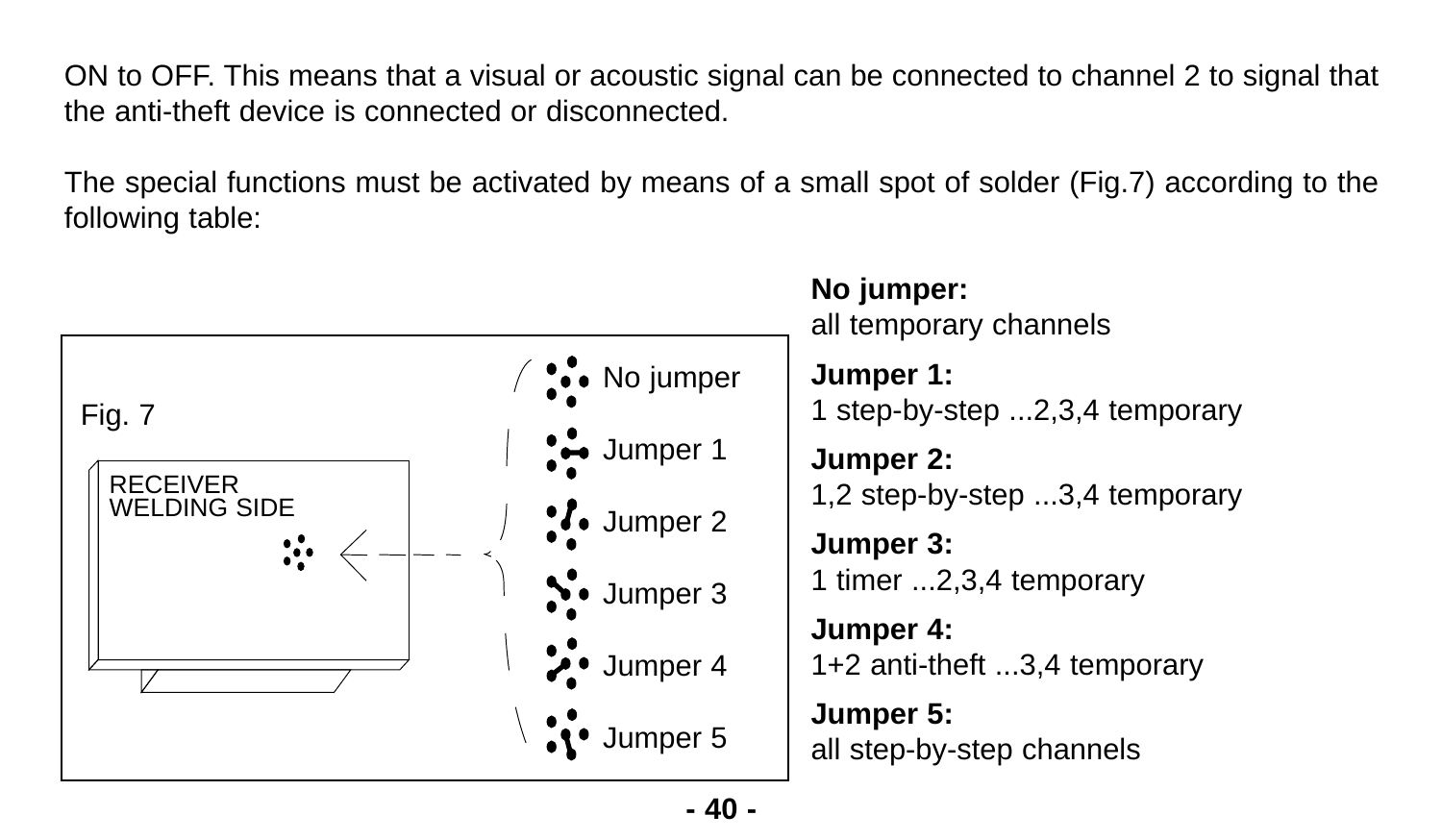## **INSTALLING THE AERIAL**



The receiver needs an ABF or ABFKIT type aerial to work properly; without an aerial the range is limited to just a few metres. The aerial must be installed as high as possible; if there are metal or reinforced concrete structures nearby you can install the aerial on top. If the cable supplied with the aerial is too short, use a coaxial cable with 52-Ohm impedance (e.g. low dispersion RG58); the cable must be no longer than 10 m. Connect the centre part (core) to terminal 2 and the shield to terminal 1 (in the relative part). If the aerial is installed where the earth connection is not good (masonry structures), the shield's terminal can be connected to earth which will provide a larger range of action. The earth point must, of course, be in the immediate vicinity and be of good quality. If an ABF or ABFKIT aerial cannot be installed, you can get quite good results using the length of wire supplied with the receiver as the aerial, laying it flat and connecting it to terminal 2.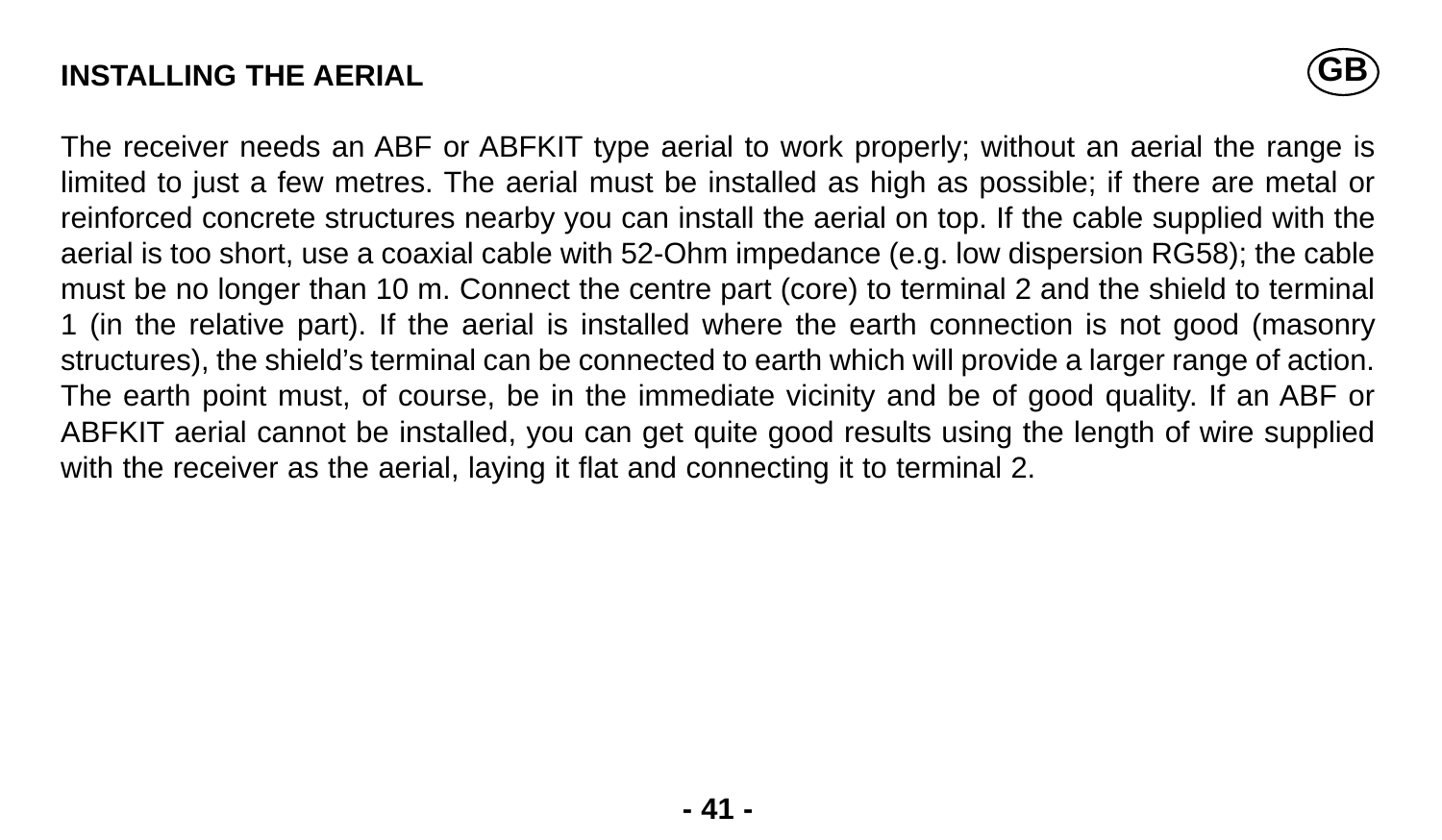# **PROGRAMMING**

Each transmitter has its own code number (selected from more than 250 million) that distinguishes it from all other remote controls. The receiver can receive all the codes but is activated only if that particular code is on the list of "authorised" codes. A code number can be entered or deleted from this list by means of a "learning" procedure.

The operator has to press a button on the receiver card to activate the procedure: **the operations are timed so first read all the instructions and then carry out the operations one after the other without stopping.** 

A small red LED visually indicates the different steps of the procedure.

This LED is the only way to check the various operations or receiver states. Because there is a lot of information to display, there are 2 stable states plus a series of flashes with two speeds:

- LED off: normal functioning mode
- LED on: learning procedure in progress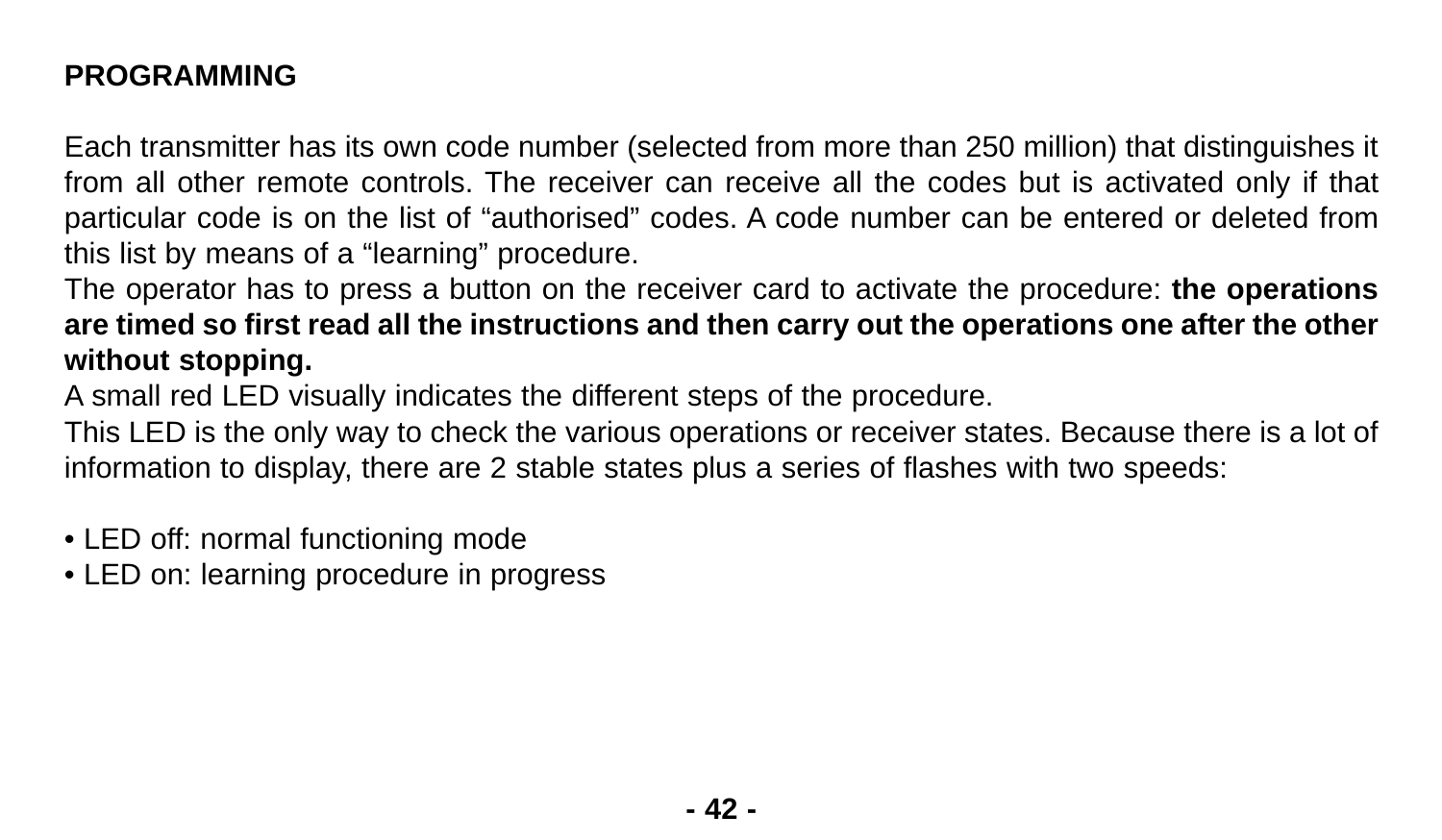| <b>SLOW FLASHING 1/2 second</b>                                                                                                                                                      |                                                                             | <b>FAST FLASHING 1/4 second</b> |                                                                                                                                                                                                |
|--------------------------------------------------------------------------------------------------------------------------------------------------------------------------------------|-----------------------------------------------------------------------------|---------------------------------|------------------------------------------------------------------------------------------------------------------------------------------------------------------------------------------------|
| No. flashes                                                                                                                                                                          | <b>DESCRIPTION</b>                                                          | No. flashes                     | <b>DESCRIPTION</b>                                                                                                                                                                             |
|                                                                                                                                                                                      | The code number received is not<br>among those authorised.                  |                                 | When it turns on it means there is a<br>BM60 memory card; it then indicates<br>that the code number received is a<br>"copy" while only "original" codes are<br>valid.                          |
| $2^*$                                                                                                                                                                                | End of learning time without any<br>result.                                 |                                 |                                                                                                                                                                                                |
| 3                                                                                                                                                                                    | finished<br>Learning successfully<br>(authorised code number).              | $\mathfrak{p}$                  | When it turns on it means there is a<br>BM250 memory card.                                                                                                                                     |
| 4                                                                                                                                                                                    | The code number is already on the<br>authorised code list.                  | 3                               | When it turns on it means there is a<br>BM1000 memory card; it then<br>indicates that the code is not in the<br>code number window but that it has<br>been re-synchronised.                    |
| 5                                                                                                                                                                                    | The list is empty (no codes).                                               |                                 |                                                                                                                                                                                                |
| 6                                                                                                                                                                                    | The list is full (there is no room for<br>other code numbers).              | 4                               | When it turns on it means there are<br>code numbers memorised that do not<br>belong to the Flor version; it then<br>indicates that the code number is not<br>in the code number window and re- |
| 7                                                                                                                                                                                    | A request has been made to delete a<br>code number that does not exist.     |                                 |                                                                                                                                                                                                |
| 8                                                                                                                                                                                    | Different<br>code<br>numbers<br>were<br>received during the learning phase. | 5                               | synchronisation is stopped.<br>When it turns on it means that an<br>error was found in the memory during<br>reading; it then indicates that the code                                           |
| 9                                                                                                                                                                                    | Password entered.                                                           |                                 |                                                                                                                                                                                                |
| * If the 2nd type of disabling function is active, the 2nd flash will be longer than the first<br>If the 2nd type of disabling function is not active, both flashes will be the same |                                                                             |                                 | is not in the code number window and<br>re-synchronisation is impossible.                                                                                                                      |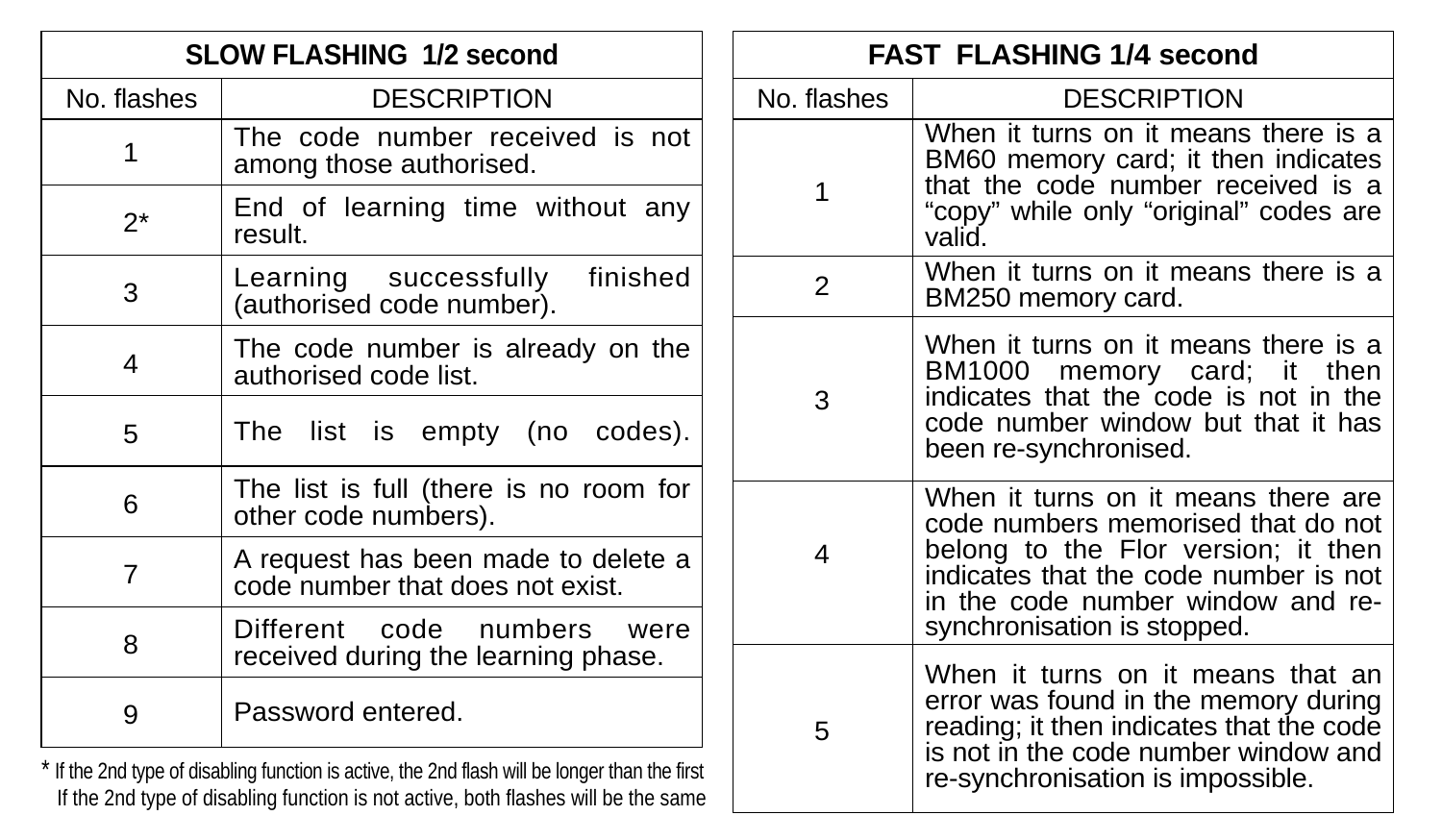# **Entering a code number (fast way)**

This is the quickest way to enter a code number although it is not very safe because while the code number is being memorised the receiver could receive a signal from another transmitter that is within its range and memorise it.



**You must take this risk into consideration when deciding how to enter your code number.**

This operation will also let you add the code number of a new transmitter to the receiver's memory.

- **1) Press the key on the receiver and hold it down:** the LED turns on and you must then:
- **2) Transmit the code number until the LED turns off** pressing any key on the transmitter.
- **3) Now release the transmitter key:**

the LED will turn back on ready for a new operation.

**4) Repeat the procedure from point 2 for the other transmitters.**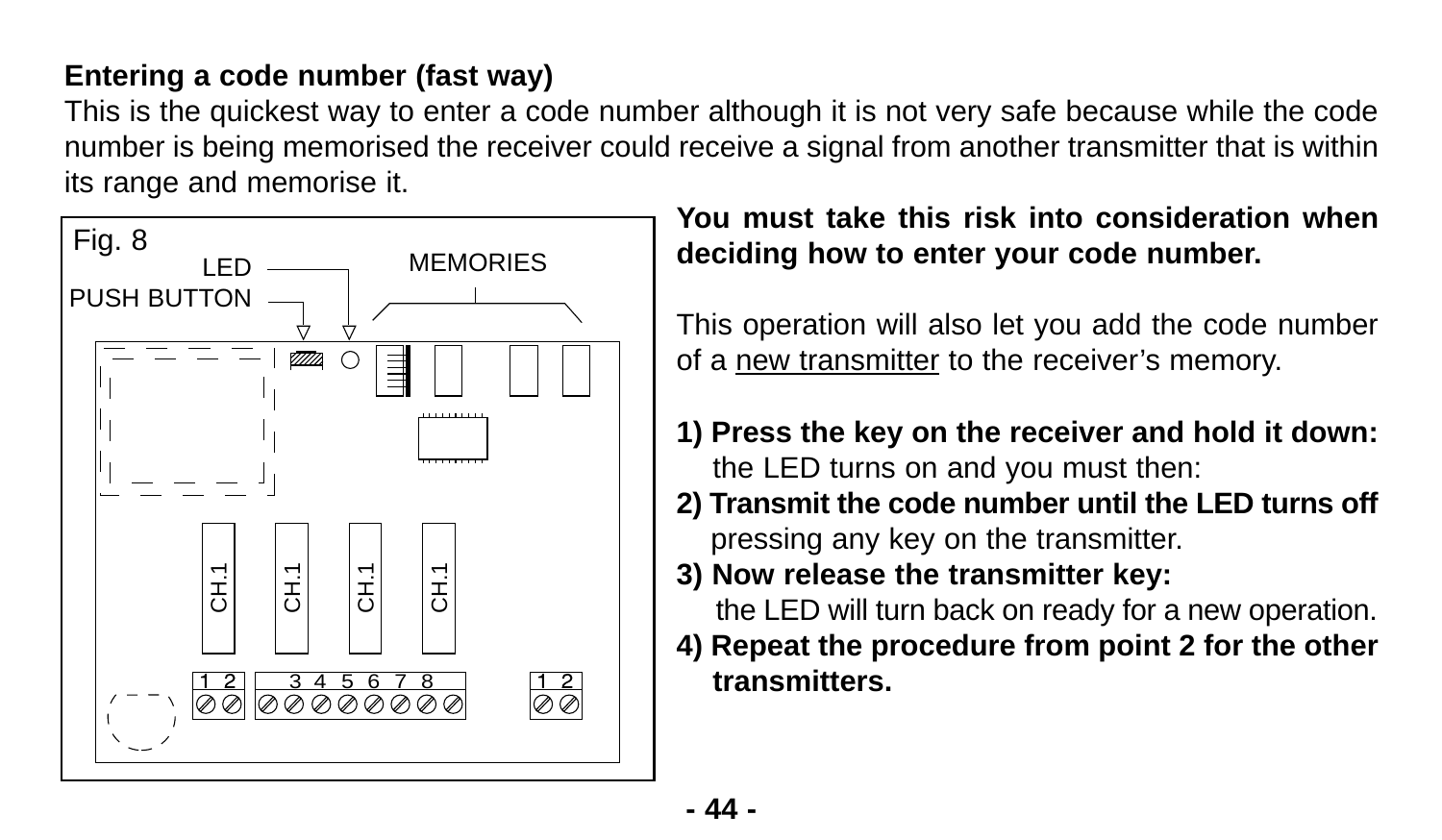#### **Entering a code number (normal way)**



This operation too will let you add the code number of a new transmitter to the receiver's memory.

- **1) Press the key on the receiver for a moment:** the LED will turn on for 5 seconds. Within this time you must:
- **2) Transmit the code number until the LED turns off** pressing any key on the transmitter.
- **3) Release the transmitter key** and wait a second.
- **4) Transmit the code to confirm** by pressing any key on the transmitter.

The LED will now flash 3 times meaning that the operation was done properly; if this does not happen, repeat the whole procedure from the beginning. Repeat the whole procedure if you want to enter a new code number.

# **Entering a code number (remotely)**

To enter the code number of a new remote control without using the receiver key you will need **an authorised remote control** (note: the first remote control must always be entered using the receiver key). Now, with the two remote controls, which we shall call NEW (the one whose code number we want to enter) and OLD (the authorised one), position yourself in their range of action and then: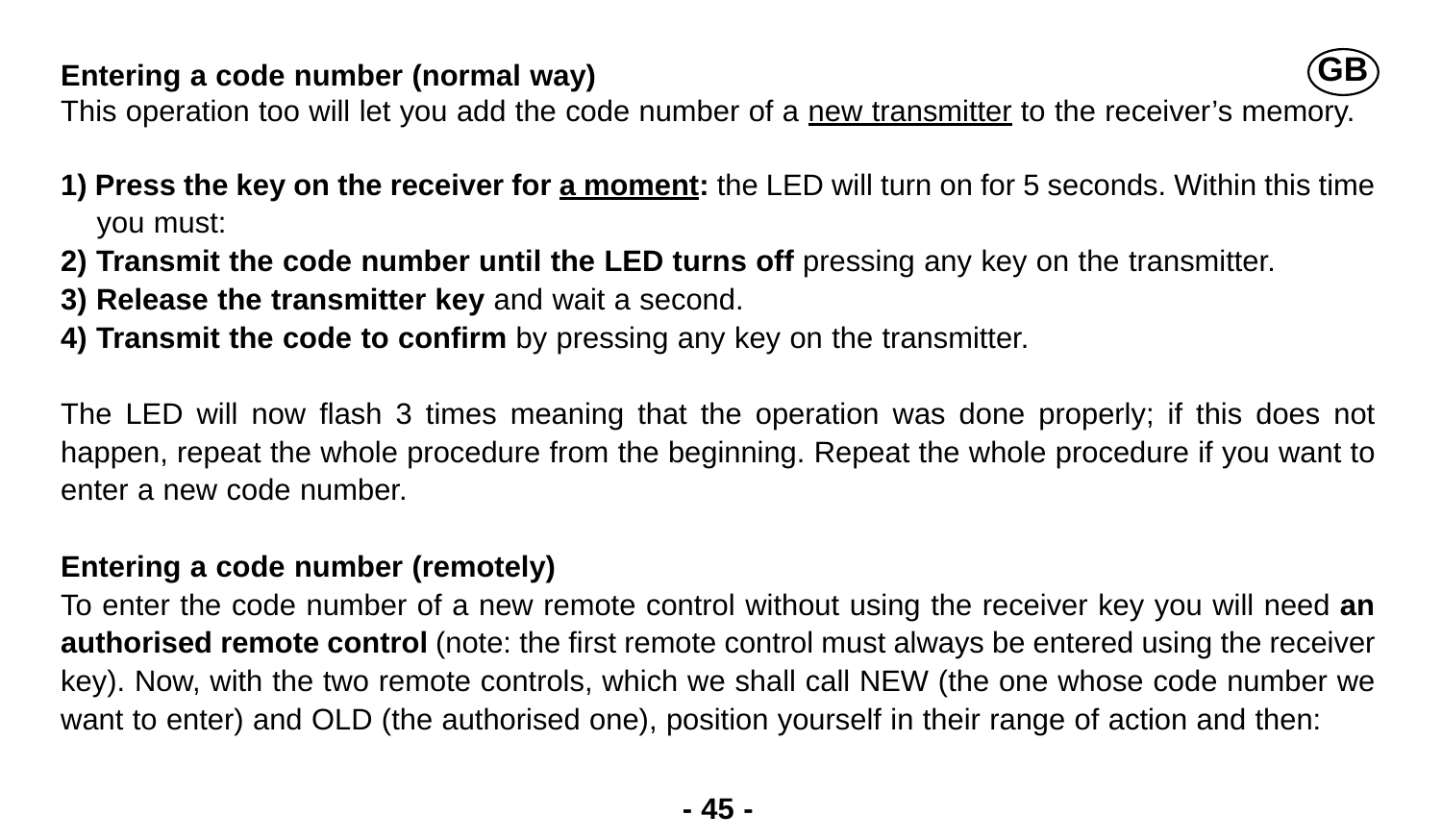**1) Transmit the NEW code number for at least 5 seconds** pressing any key on the NEW transmitter.

And then slowly:

- **2) Transmit an OLD code number 3 times** pressing any key on the OLD transmitter 3 times.
- **3) Transmit the NEW code number ONCE to confirm** pressing any key on the NEW transmitter.

Now the new code number has been entered and you can repeat this procedure immediately with another remote control.

**ATTENTION!! : this operation enters the new code number in all the receivers within the range of action that recognise the old code number. If there are several receivers nearby with the old code number, turn the ones off that you do not want to receive the new code number.**

# **DELETING A CODE NUMBER**

If you want to delete a code number from the receiver's memory proceed as follows:

**1) Hold the key down on the receiver** (about 3 seconds) when the LED turns off let go of the key.

- **2) Transmit the code until the LEDs turn off again** pressing any key on the transmitter.
- **3) Release the key on the transmitter and wait 1 second.**
- **4) Transmit the code to confirm** pressing any key on the transmitter.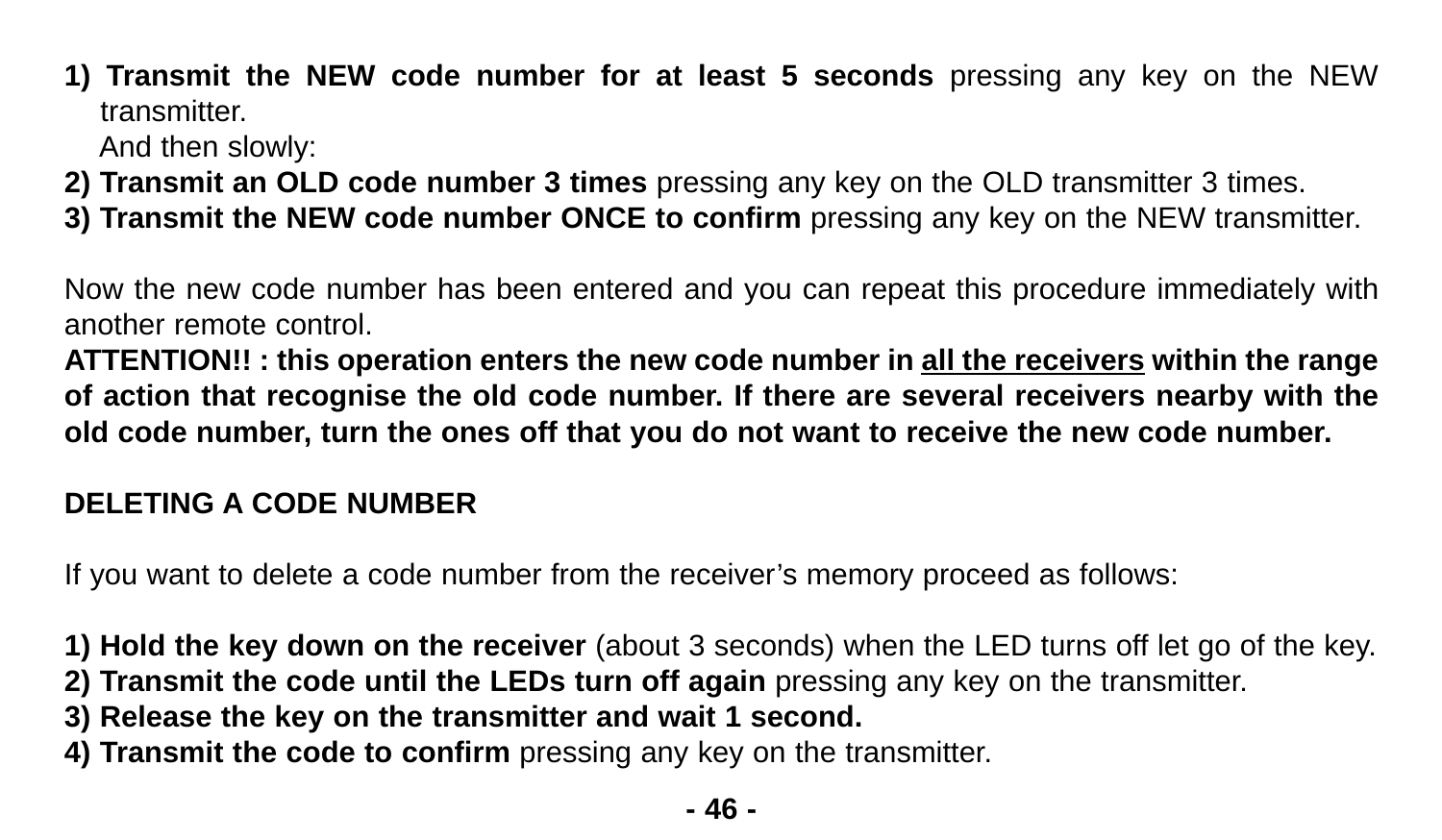The LED will now flash once to indicate that the code has been deleted. If this does not happen repeat the procedure from the beginning.



#### **DELETING ALL CODE NUMBERS**

With this operation all the code numbers stored are deleted (emptying the memory), the  $2<sup>nd</sup>$  learning disabling function is also cancelled and TIMER time is set at 3 seconds.

#### **1) Hold the key down on the receiver**, the LED will turn off after 3 seconds. **2) Release the key during the 3rd following flash.**

**3) Wait about 3 seconds.**

# **4) Press the key as soon as the LED turns back on and release it as soon as it turns off.**

The operation may take several seconds depending on memory type. During this phase the LED will flash quickly followed by 5 slow flashes to indicate that it has been reset and the memory is empty; if this does not happen repeat the procedure from the beginning.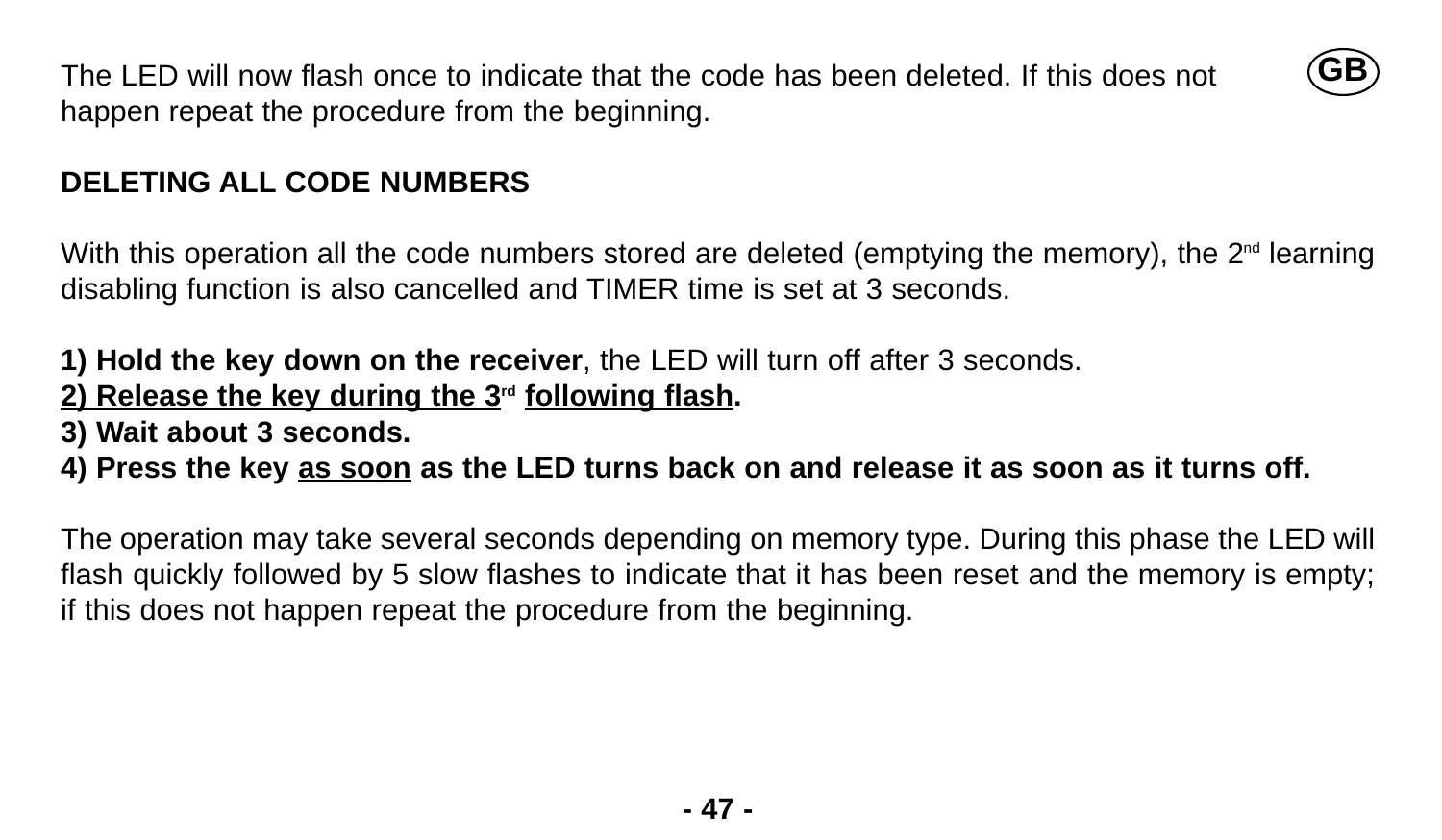# **CHECKING THE QUANTITY OF CODE NUMBERS STORED**

# **- Press the receiver key TWICE.**

**- Count the number of flashes that follow**: each long flash is a full memory; each short flash is a code number (example valid for BM1000 memories:

(2 long flashes+10 short ones  $\Rightarrow$  2x255 = 510 plus 10 = 520 code numbers).

If there are a lot of code numbers and you want to stop before getting to the end simply press the key for 1 second.

# **VERIFYING THE 2ND LEARNING DISABLING FUNCTION**

**Press the key on the receiver for a moment** and wait for the 2 flashes that indicate time end (about 5 seconds).

- $-$  If the  $2<sup>nd</sup>$  flash lasts longer than the first it means the disabling function is active.
- If the duration of both flashes is the same it means the disabling function is not active.

# **ACTIVATING THE 2ND LEARNING DISABLING FUNCTION**

**1) Press the key on the receiver for a moment** 

**2) Wait for the 2 flashes that indicate time end (about 5 seconds)**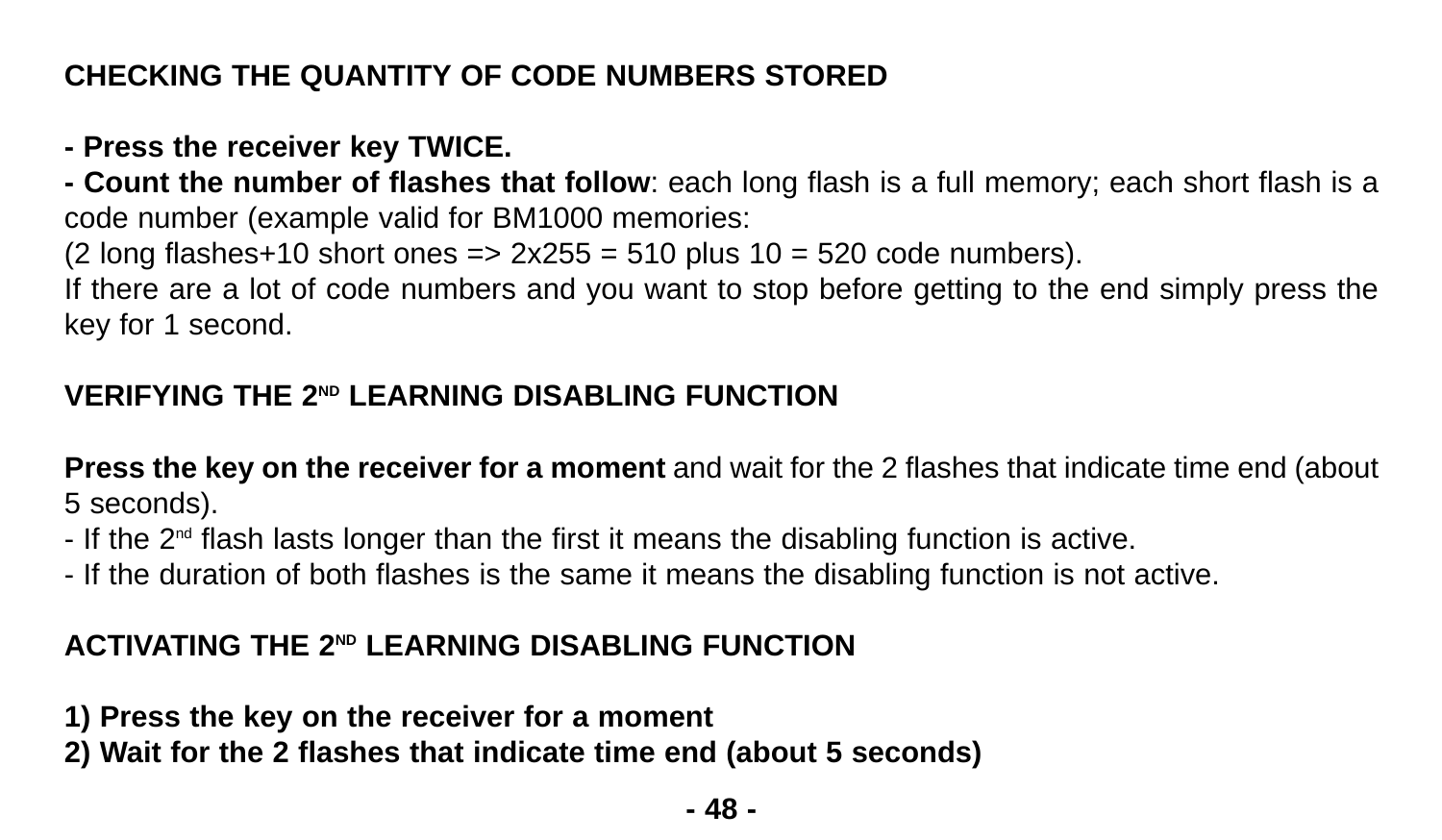# **3) Press the key during the 2nd flash and release it as soon as the LED turns off**.



2 flashes follow: the  $2<sup>nd</sup>$  should last longer than the first to indicate that the disabling function is active: if this does not happen, repeat the procedure from the beginning.

# **REMOVING THE 2ND LEARNING DISABLING FUNCTION**

To remove the learning disabling function you will need an authorised remote control.

- **1) Press the receiver key for a moment**, the LED turns on for 5 seconds within which time you have to:
- **2) Transmit the code until the LEDs turn off** pressing any key on the transmitter.
- **3) Release the key on the transmitter** and wait 1 second.
- **4) Transmit the code to confirm** pressing any key on the transmitter; the LED will now flash 4 times meaning that the code is already on the list.
- **5) Press the key during the 4th flash and let it go as soon as the LED turns off.** Two identical flashes will follow meaning that the disabling state is not active; if this does not happen, repeat the procedure from the beginning.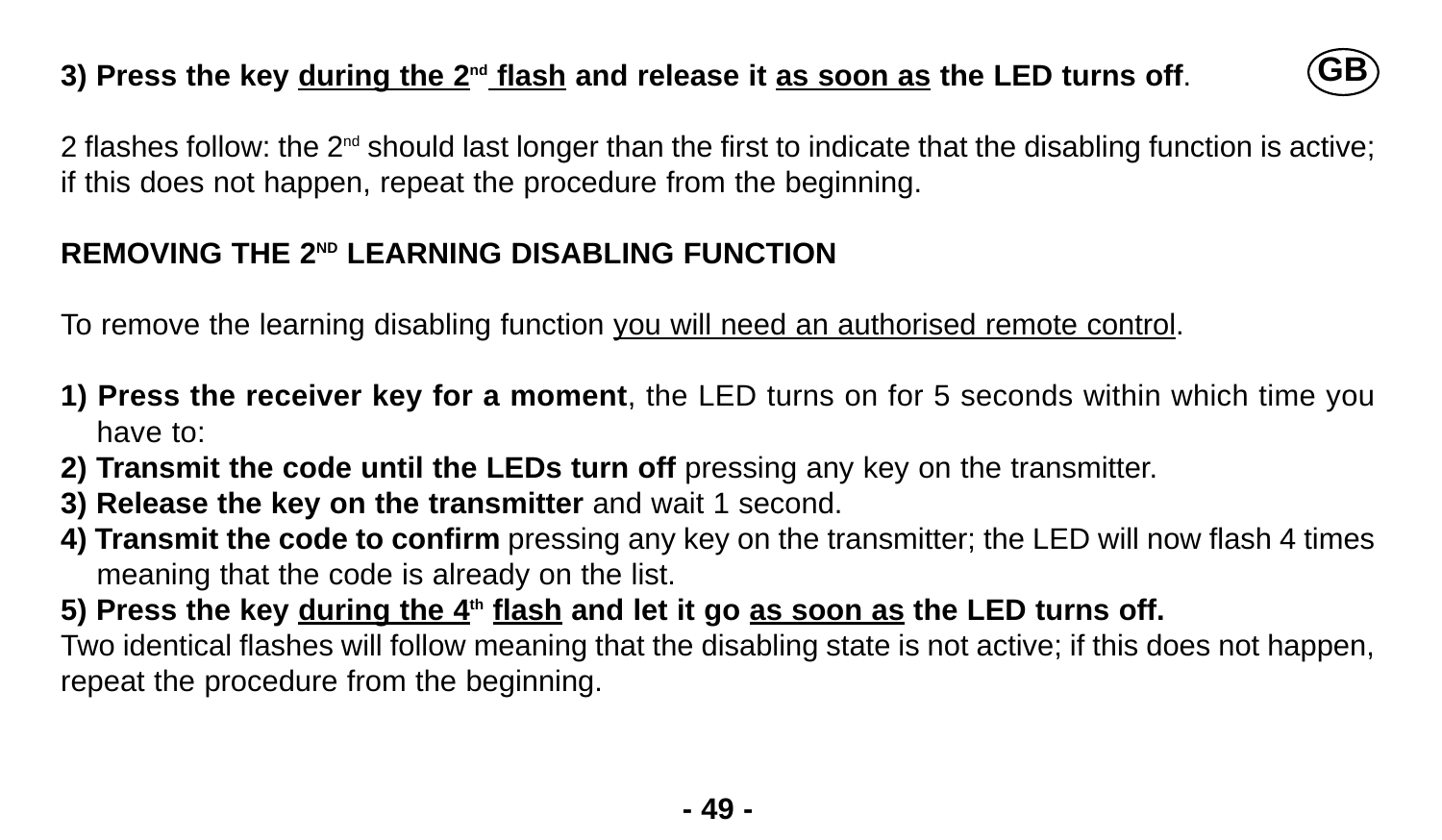# **PROGRAMMING TIMER TIME**

The TIMER function has to be active (jumper on 3, see Fig. 7) to programme time. Remove the relay module if you do not want to activate the relays.

- **1) Press key 1 on the transmitter and hold it down** (on an already functioning transmitter) then, within 3 seconds, you must:
- **2) Press the receiver key and hold it down**
- **3) Release the transmitter key.**

**4) Release the receiver key** after a time equivalent to the time you wish to programme (2.5 h max.) The time is now memorised and will not change unless it is programmed again.

N.B. The receiver's normal operation is inhibited while you are programming timer time (channels are not active)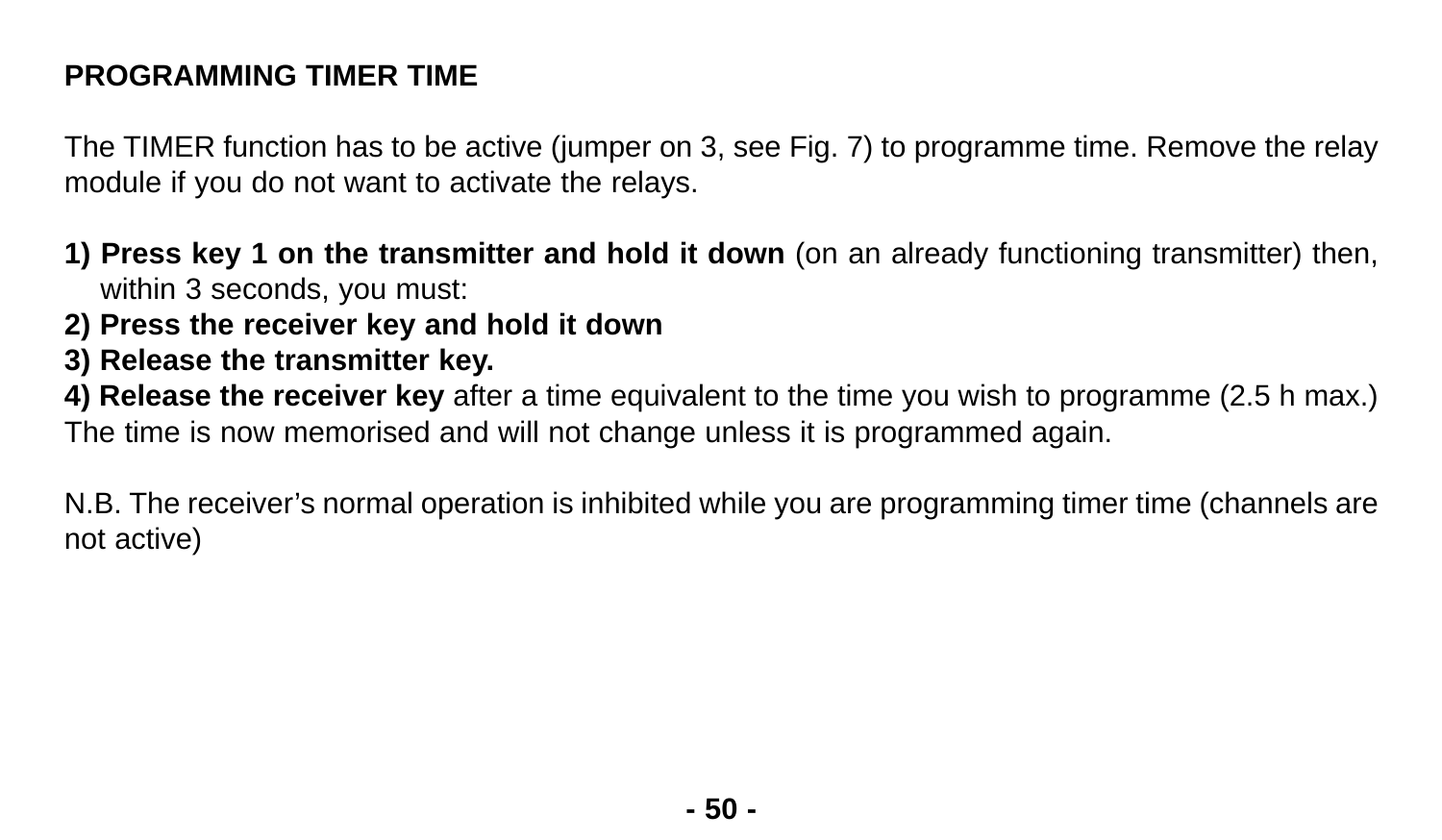# **TECHNICAL FEATURES**

#### **RECEIVERS:**

INPUT IMPEDANCE: 52 ohm



RECEIVING FREQUENCY: 433.92 MHz controlled with SAW. SENSITIVITY: SENSITIVITY: (average range 150-200 m with an ABF - ABFKIT aerial)

# **FLOXMR**

POWER: from 10 to 28 V direct or alternate ABSORPTION WHEN NOT WORKING: 15 mA ABSORPTION OF 1 CHANNEL: 35 mA

# **FLOXM220R**

POWER: 220 Vac + 20% ABSORPTION WHEN NOT WORKING:2 VA DECODING: 52-bit digital (4.500.000.000.000.000 combinations) No. CHANNELS up to 4. RELAY CONTACT (MXD, MXT, MXP): normally open max 0.5A-50 V~ ENERGISING TIME reception of 2 complete code numbers (200 mS) DE-ENERGISING TIME: 300 mS from the last valid code number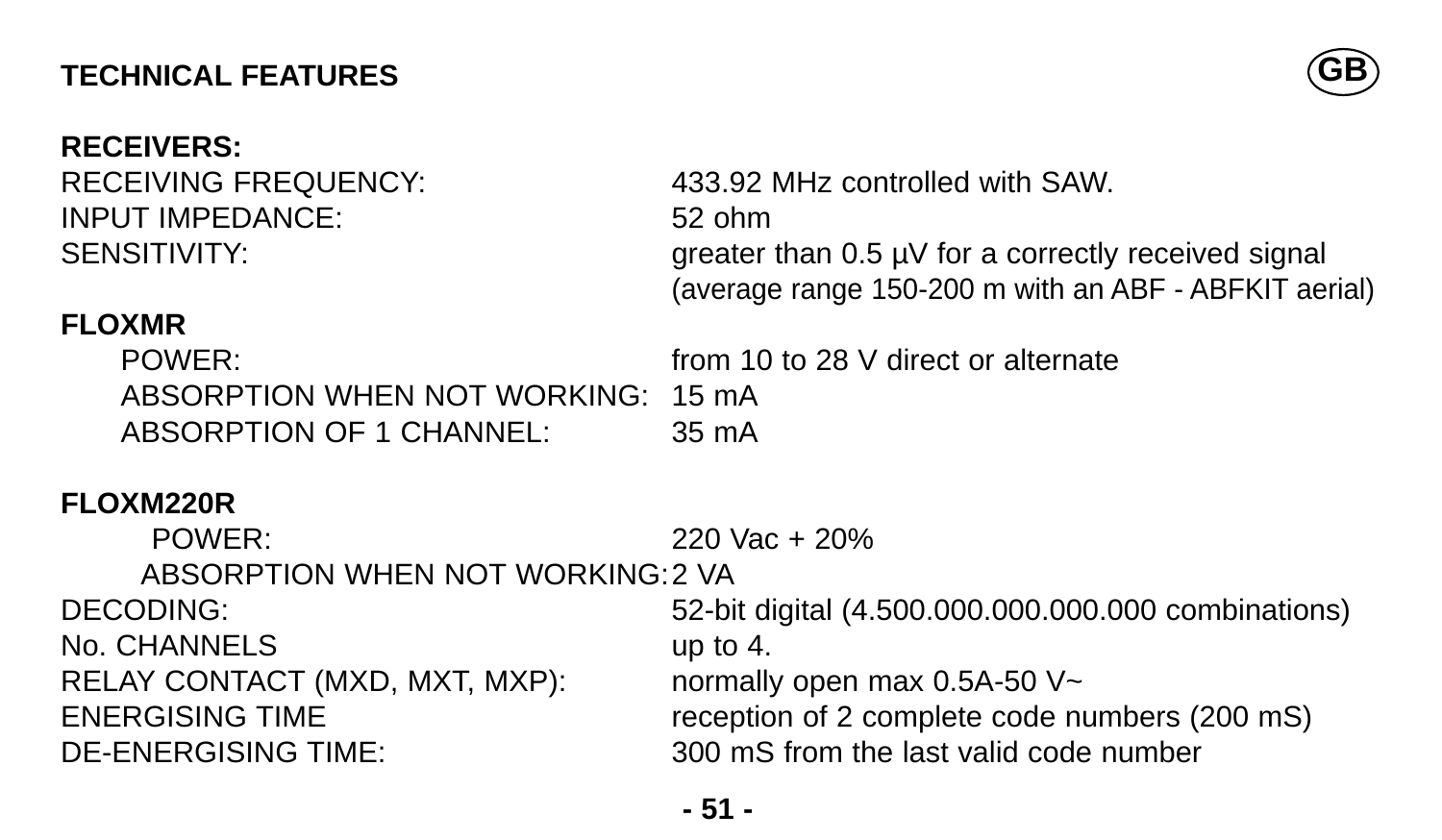WORKING TEMPERATURE  $-10\degree C + 55\degree C$ SIZE: 147 x 118 x 52 mm WEIGHT: FLOXM220R approx. 300 g

## **TRANSMITTERS SERIES FLOR:**

RADIATED POWER: 100uW CHANNELS: 1,2 or 4 simultaneously AVERAGE ABSORPTION: 25mA WORKING TEMPERATURE:  $-40^{\circ}$ C +85 $^{\circ}$ C  $SIZF: 72 \times 40 h 18$ WEIGHT: 40g APPROVAL: to I-ETS 300 220 specifications

## **TRANSMITTERS SERIES VERY:**

RADIATED POWER: 100µW

FLOXMR approx. 200 g

CARRIER FREQUENCY: 433.92 MHz controlled by SAW. CODING: 52-bit digital (4.5x1015 total combinations) POWER: 12 Vdc +20% - 40% with a 23A type battery

CARRIER FREQUENCY: 433.92 MHz controlled by SAW. CODING: 52-bit digital (4.5x10<sup>15</sup> total combinations)